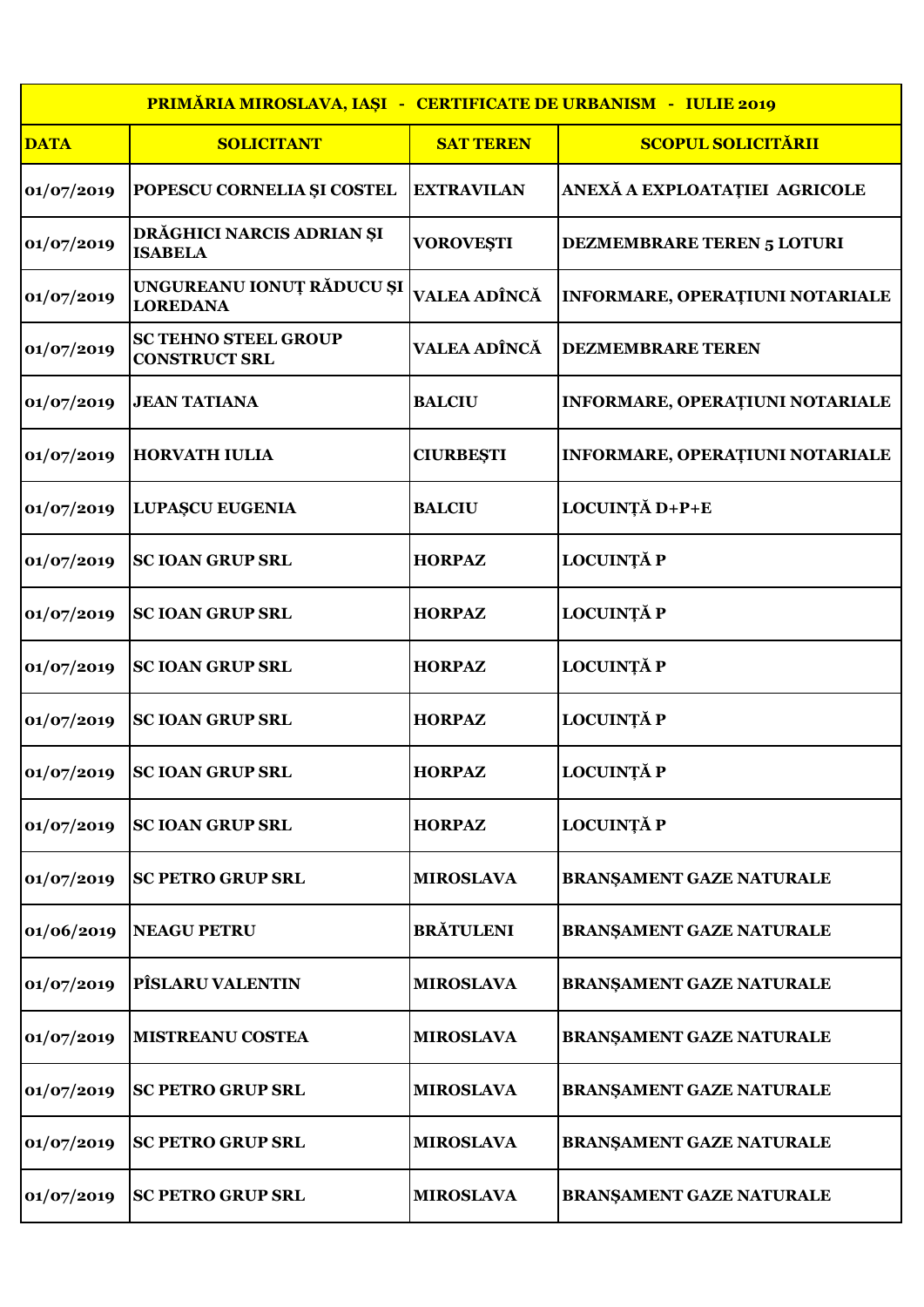| 01/07/2019 | <b>SC PETRO GRUP SRL</b>                        | <b>MIROSLAVA</b>           | <b>BRANŞAMENT GAZE NATURALE</b>                              |
|------------|-------------------------------------------------|----------------------------|--------------------------------------------------------------|
| 02/07/2019 | CUSUTURĂ CORNELIU ȘI<br><b>DANIELA</b>          | <b>MIROSLAVA</b>           | <b>ALIPIRE TEREN</b>                                         |
| 02/07/2019 | <b>SC SMART QUALITY RESIDENCE</b><br><b>SRL</b> | <b>GÄURENI</b>             | <b>DEZMEMBRARE TEREN 32 LOTURI</b>                           |
| 02/07/2019 | <b>LEONTE BOGDAN VICTOR ȘI</b><br><b>ELENA</b>  |                            | VALEA URSULUI DEMOLARE C-ȚII EXISTENTE                       |
| 02/07/2019 | <b>AGAPE ELENA ȘI MIHAI</b>                     | <b>VALEA URSULUI GARAJ</b> |                                                              |
| 02/07/2019 | <b>JEAN TATIANA</b>                             | <b>BALCIU</b>              | <b>DEZMEMBRARE TEREN</b>                                     |
| 03/07/2019 | <b>SC EDIL SIM PROJECT SRL</b>                  | <b>VALEA ADÎNCĂ</b>        | ALIMENTARE CU ENERGIE ELECTRICĂ                              |
| 03/07/2019 | <b>SC FOODCOM SRL</b>                           | <b>URICANI</b>             | <b>MONTARE PANOURI FOTOVOLTAICE</b>                          |
| 03/07/2019 | <b>SAMSON GHEORGHE</b>                          | <b>URICANI</b>             | LOCUINȚĂ DUPLEX P+E                                          |
| 03/07/2019 | <b>TULBURE IULIAN</b>                           | VALEA ADÎNCĂ               | <b>INFORMARE, OPERAȚIUNI NOTARIALE</b>                       |
| 03/07/2019 | <b>MURGU DANIEL</b>                             | VALEA ADÎNCĂ               | <b>DEZMEMBRARE TEREN</b>                                     |
| 03/07/2019 | <b>SC TECH CONFORT SRL</b>                      | <b>BALCIU</b>              | ALIMENTARE CU ENERGIE ELECTRICĂ                              |
| 03/07/2019 | <b>TEODORU RALUCA</b>                           | <b>MIROSLAVA</b>           | <b>EXTINDERE REȚEA ELECTRICĂ</b>                             |
| 03/07/2019 | <b>CONSTANTIN DANIEL</b>                        | <b>MIROSLAVA</b>           | <b>EXTINDERE RETEA ELECTRICĂ</b>                             |
| 03/07/2019 | <b>CIOBÎRCĂ IVANCIU</b>                         | VALEA ADÎNCĂ               | <b>BRANŞAMENT GAZE NATURALE</b>                              |
| 03/07/2019 | <b>VIZU IONEL</b>                               | <b>HORPAZ</b>              | <b>EXTINDERE REȚEA GAZE NATURALE ȘI</b><br><b>BRANŞAMENT</b> |
| 03/07/2019 | <b>CORCODEL ALIN</b>                            | <b>PROSELNICI</b>          | <b>LOCUINȚĂ P+M</b>                                          |
| 03/07/2019 | <b>JUNCU ALEXANDRU</b>                          | VALEA URSULUI LOCUINȚĂ P+E |                                                              |
| 03/07/2019 | GĂINARIU MARCEL ȘI DOINA                        | VALEA ADÎNCĂ               | LOCUINȚĂ P+M                                                 |
| 03/07/2019 | <b>MAXIM ANDREEA</b>                            | VALEA ADÎNCĂ               | EXTINDERE REȚEA APĂ POTABILĂ ȘI<br><b>BRANSAMENTE</b>        |
| 03/07/2019 | <b>MIRCESCU MARIA</b>                           | <b>VOROVEȘTI</b>           | <b>BRANŞAMENT GAZE NATURALE</b>                              |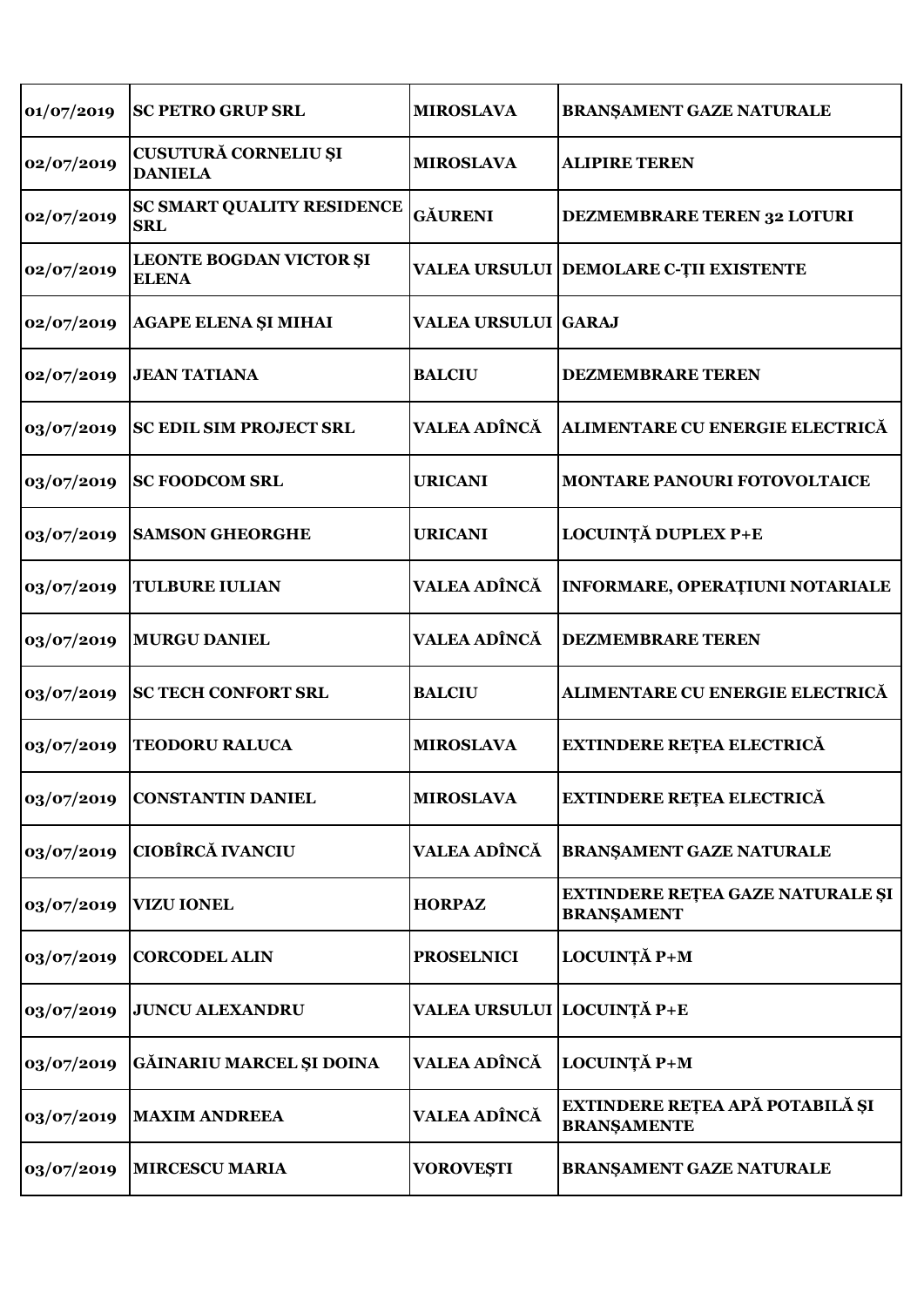| 03/07/2019 | <b>BĂLĂCEANU GEORGE</b>                | <b>PROSELNICI</b>          | BRANŞAMENT GAZE NATURALE                      |
|------------|----------------------------------------|----------------------------|-----------------------------------------------|
| 03/07/2019 | <b>URSACHE LAURA</b>                   | VALEA ADÎNCĂ               | <b>BRANŞAMENT GAZE NATURALE</b>               |
| 03/07/2019 | DĂNILĂ BUNEA                           | <b>MIROSLAVA</b>           | <b>BRANŞAMENT GAZE NATURALE</b>               |
| 04/07/2019 | <b>GUZU RALUCA</b>                     | VALEA ADÎNCĂ               | CONTINUARE AC339/2015                         |
| 04/07/2019 | POTLOG CRISTIAN ALEXANDRU              | <b>MIROSLAVA</b>           | LOCUINȚĂ S+P+M                                |
| 04/07/2019 | PETRIŞOR VASILICĂ ȘI<br><b>MARIANA</b> | VALEA ADÎNCĂ               | <b>DEZMEMBRARE TEREN</b>                      |
| 04/07/2019 | <b>IORDACHE GABRIEL</b>                | VALEA ADÎNCĂ               | <b>DEZMEMBRARE TEREN</b>                      |
| 04/07/2019 | <b>BONDAR IONEL</b>                    | VALEA ADÎNCĂ               | LOCUINȚĂ P+E                                  |
| 04/07/2019 | <b>ICHIM CLARA ȘI NECULAI</b>          | VALEA ADÎNCĂ               | LOCUINȚĂ P+E                                  |
| 04/07/2019 | <b>MIRON ALIN</b>                      | VALEA URSULUI LOCUINȚĂ P+E |                                               |
| 04/07/2019 | <b>SANDU CRISTIAN</b>                  | <b>BALCIU</b>              | LOCUINȚĂ P+E                                  |
| 04/07/2019 | <b>BOICU DANIEL ȘI LIVIA</b>           | <b>VOROVEȘTI</b>           | <b>LOCUINȚĂ P</b>                             |
| 04/07/2019 | SANDU MIHAI ȘI ANCUȚA                  | <b>VOROVEȘTI</b>           | LOCUINȚĂ P+E                                  |
| 04/07/2019 | <b>TELEMAN CONSTANTIN</b>              |                            | VALEA URSULUI INFORMARE, OPERAȚIUNI NOTARIALE |
| 04/07/2019 | <b>PAICU ANA</b>                       | <b>MIROSLAVA</b>           | LOCUINȚĂ P+E                                  |
| 04/07/2019 | <b>CEFĂLAN MIHAI</b>                   | <b>MIROSLAVA</b>           | <b>GARAJ ȘI FOIȘOR</b>                        |
| 04/07/2019 | <b>IACOB LIVIU</b>                     | <b>MIROSLAVA</b>           | <b>LOCUINȚĂ P</b>                             |
| 04/07/2019 | <b>GAFITA IONUT</b>                    | <b>MIROSLAVA</b>           | LOCUINȚĂ P+M                                  |
| 04/07/2019 | <b>EPURE RADU</b>                      | <b>MIROSLAVA</b>           | LOCUINȚĂ D+P                                  |
| 04/07/2019 | <b>BOŞCA VILMA</b>                     | <b>MIROSLAVA</b>           | <b>DEZMEMBRARE TEREN</b>                      |
| 04/07/2019 | <b>BACIU MIHAI ȘI ELENA</b>            | VALEA ADÎNCĂ               | LOCUINȚĂ P+M                                  |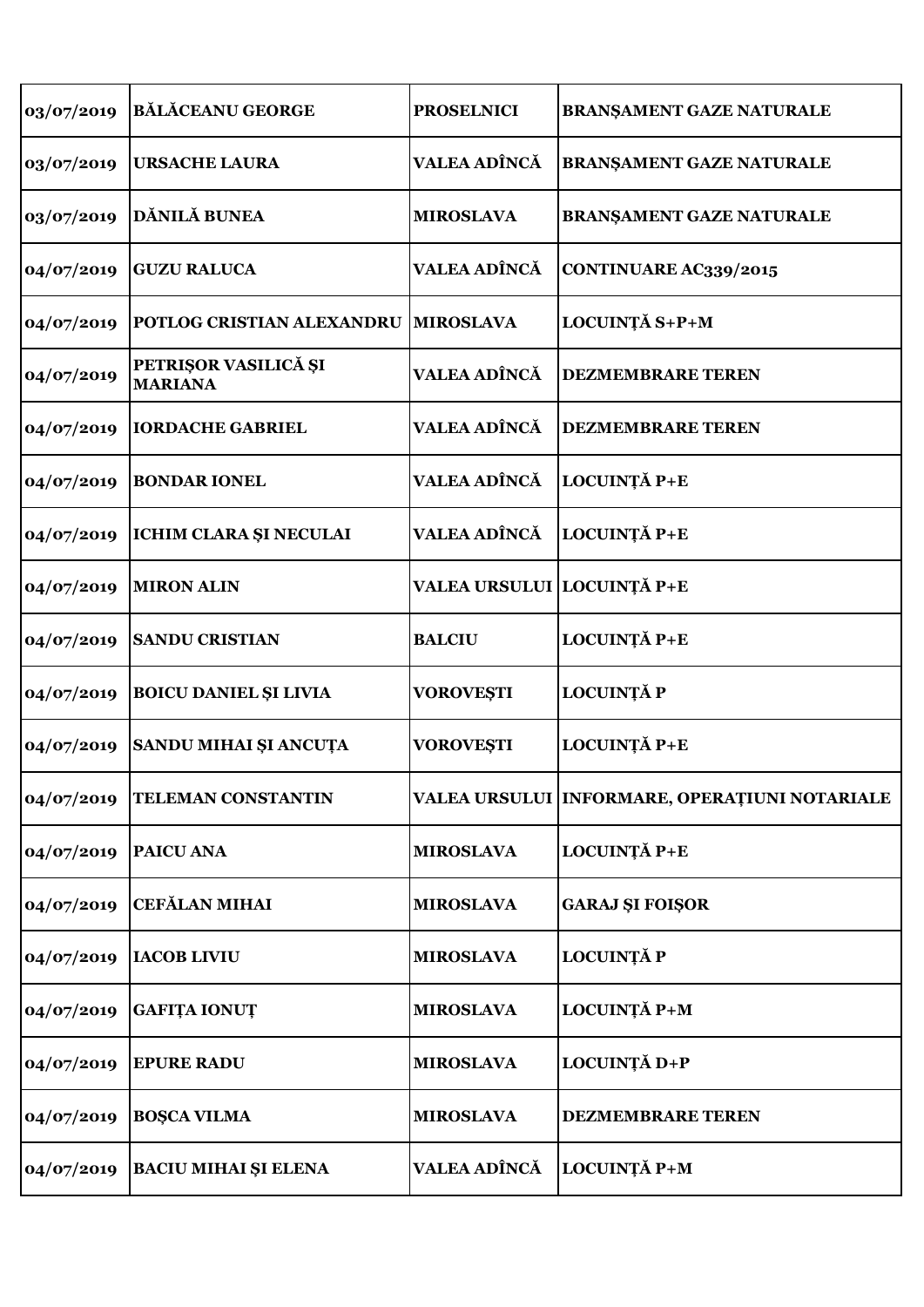| 04/07/2019 | <b>SC MISAVAN SRL</b>                             | <b>MIROSLAVA</b>     | <b>INTRARE ÎN LEGALITATE C2</b>                          |
|------------|---------------------------------------------------|----------------------|----------------------------------------------------------|
| 08/07/2019 | <b>COVĂSNEANU CIPRIAN</b>                         | <b>CIURBEȘTI</b>     | <b>BRANŞAMENT GAZE NATURALE</b>                          |
| 08/07/2019 | <b>COVĂSNEANU CIPRIAN</b>                         | <b>CIURBEȘTI</b>     | <b>BRANŞAMENT GAZE NATURALE</b>                          |
| 08/07/2019 | PLĂMĂDEALĂ SERGHEI                                | VALEA ADÎNCĂ         | EXTINDERE REȚEA APĂ POTABILĂ ȘI<br><b>BRANSAMENTE</b>    |
| 08/07/2019 | <b>TUDOSĂ VICTOR</b>                              | <b>BRĂTULENI</b>     | <b>LOCUINȚĂ P</b>                                        |
| 08/07/2019 | <b>TERCIU GEORGETA</b>                            | <b>MIROSLAVA</b>     | <b>BRANŞAMENT GAZE NATURALE</b>                          |
| 08/07/2019 | NĂVALĂ CRISTINA                                   | VALEA ADÎNCĂ         | LOCUINȚĂ DUPLEX P+E                                      |
| 08/07/2019 | <b>BUTNARIU IONUT</b>                             | <b>MIROSLAVA</b>     | <b>BRANŞAMENT GAZE NATURALE</b>                          |
| 08/07/2019 | <b>LUCA DAMIAN</b>                                | <b>VALEA URSULUI</b> | <b>EXTINDERE REȚEA ELECTRICĂ ȘI</b><br><b>BRANSAMENT</b> |
| 08/07/2019 | <b>TEODORESCU CARMEN</b>                          | VALEA ADÎNCĂ         | EXTINDERE REȚEA GAZE NATURALE ȘI<br><b>BRANŞAMENT</b>    |
| 08/07/2019 | LABĂU ROXANA MONICA                               | <b>PROSELNICI</b>    | <b>LOCUINȚĂ P</b>                                        |
| 08/07/2019 | <b>NETEDU IOAN</b>                                | <b>PROSELNICI</b>    | ANEXĂ GOSPODĂREASCĂ                                      |
| 10/07/2019 | <b>SC NEC GROUP DEVELOPMENT</b><br><b>SRL</b>     | <b>VOROVEȘTI</b>     | <b>EXTINDERE REȚEA ELCTRICĂ ȘI</b><br><b>BRANŞAMENTE</b> |
| 10/07/2019 | <b>SC ARINVEST HOLDING SRL</b>                    | <b>BRĂTULENI</b>     | <b>ALIPIRE TEREN</b>                                     |
| 10/07/2019 | <b>VRABIE SORINA MARINELA ȘI</b><br><b>FLORIN</b> | VALEA ADÎNCĂ         | LOCUINȚĂ P+M                                             |
| 10/07/2019 | <b>BAGDASAR MĂRIUȚĂ</b>                           | <b>VALEA ADÎNCĂ</b>  | LOCUINȚĂ P+E                                             |
| 10/07/2019 | <b>COMAN MARIA GABRIELA</b>                       | <b>PROSELNICI</b>    | INFORMARE, OPERAȚIUNI NOTARIALE                          |
| 10/07/2019 | PETRICĂ CORINA                                    | <b>CORNEŞTI</b>      | LOCUINȚĂ P+M                                             |
| 10/07/2019 | PRIMĂRIA MIROSLAVA                                | <b>MIROSLAVA</b>     | <b>CĂMIN CULTURAL P+E</b>                                |
| 11/07/2019 | <b>GHINDĂ GABI</b>                                | <b>MIROSLAVA</b>     | INFORMARE, OPERAȚIUNI NOTARIALE                          |
| 11/07/2019 | LUNTRARU MIHAI ȘI RODICA                          | <b>EXTRAVILAN</b>    | ANEXĂ A EXPLOATAȚIEI AGRICOLE                            |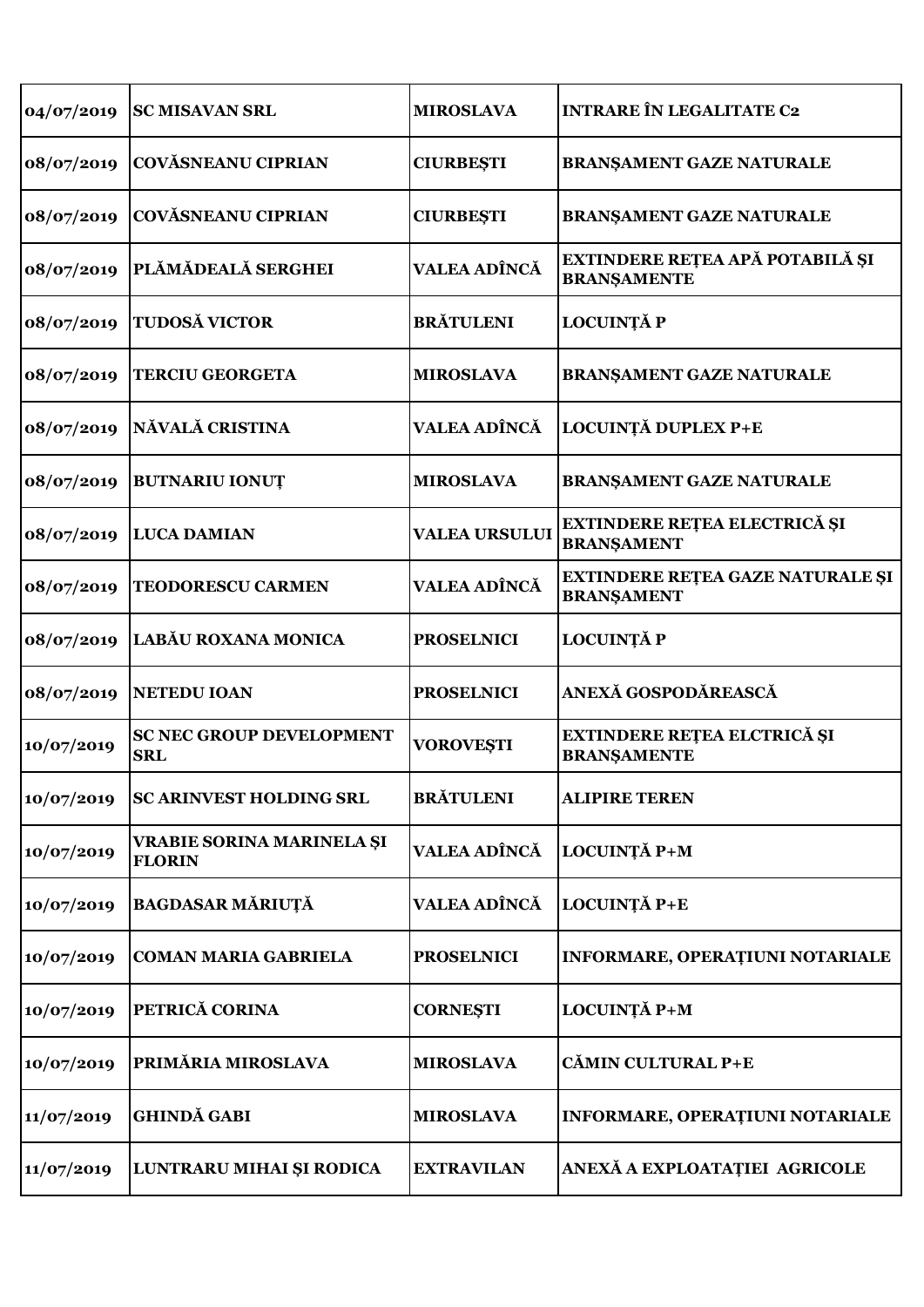| 11/07/2019 | SC DIANA CORPORATE SRL          | VALEA ADÎNCĂ               | LOCUINȚĂ DUPLEX P+E                                          |
|------------|---------------------------------|----------------------------|--------------------------------------------------------------|
| 11/07/2019 | PRIMĂRIA MIROSLAVA              | <b>MIROSLAVA</b>           | PARC JOACĂ                                                   |
| 11/07/2019 | <b>HOROPCIUC MIHAIL LIVIU</b>   |                            | VALEA URSULUI LOCUINȚĂ P+E+M                                 |
| 11/07/2019 | <b>IFTIMIE ADRIAN</b>           | VALEA ADÎNCĂ               | <b>LOCUINȚĂ P</b>                                            |
| 12/07/2019 | <b>RUSU IOAN SEBASTIAN</b>      | <b>BALCIU</b>              | LOCUINȚĂ S+P                                                 |
| 12/07/2019 | <b>RUSU IOAN SEBASTIAN</b>      | <b>BALCIU</b>              | LOCUINȚĂ S+P                                                 |
| 12/07/2019 | DUDĂU VLĂDUȚ ALIN               | <b>VOROVEȘTI</b>           | <b>DEZMEMBRARE TEREN 24 LOTURI</b>                           |
| 12/07/2019 | <b>TUTU RAMONA GABRIELA</b>     | <b>BALCIU</b>              | <b>INFORMARE, OPERAȚIUNI NOTARIALE</b>                       |
| 15/07/2019 | <b>NICA SÎNZIANA</b>            | VALEA ADÎNCĂ               | EXTINDERE REȚEA GAZE NATURALE ȘI<br><b>BRANŞAMENT</b>        |
| 15/07/2019 | <b>FORNA NORINA CONSUELA</b>    | VALEA ADÎNCĂ               | <b>DEZMEMBRARE TEREN 45 LOTURI</b>                           |
| 15/07/2019 | <b>COTICĂ CRISTINA</b>          | <b>MIROSLAVA</b>           | EXTINDERE REȚEA GAZE NATURALE ȘI<br><b>BRANŞAMENT</b>        |
| 15/07/2019 | RĂDEANU MARIAN DANIEL           | <b>EXTRAVILAN</b>          | <b>BRANSAMENT ELECTRIC</b>                                   |
| 15/07/2019 | <b>GHEORGHIU MARIA</b>          | VALEA URSULUI LOCUINȚĂ P+E |                                                              |
| 16/07/2019 | <b>JVARIC ELENA</b>             | <b>HORPAZ</b>              | ANEXĂ GOSPODĂREASCĂ                                          |
| 16/07/2019 | <b>COSULEANU GABRIEL VASILE</b> | VALEA URSULUI LOCUINȚĂ P+E |                                                              |
| 16/07/2019 | <b>SC WOSPAL SRL</b>            | <b>BALCIU</b>              | LOCUINȚĂ P+E+M                                               |
| 16/07/2019 | <b>FECIORU ROXANA</b>           | <b>VOROVEȘTI</b>           | <b>INFORMARE, OPERAȚIUNI NOTARIALE</b>                       |
| 16/07/2019 | <b>SC DESIGN GROUP SRL</b>      | VALEA ADÎNCĂ               | <b>BRANŞAMENT ELECTRIC</b>                                   |
| 16/07/2019 | <b>SC DESIGN GROUP SRL</b>      | VALEA ADÎNCĂ               | ALIMENTARE CU ENERGIE ELECTRICĂ<br><b>LOCUINTE COLECTIVE</b> |
| 18/07/2019 | LAZĂR SĂNDEL ȘI OLIMPIA         | VALEA ADÎNCĂ               | <b>EXTINDERE ȘI MANSARDARE</b><br>LOCUINȚĂ CF.AC173/2015     |
| 18/07/2019 | <b>SC GIJ CONCEPT SRL</b>       | <b>VOROVEȘTI</b>           | LOCUINȚĂ P+M                                                 |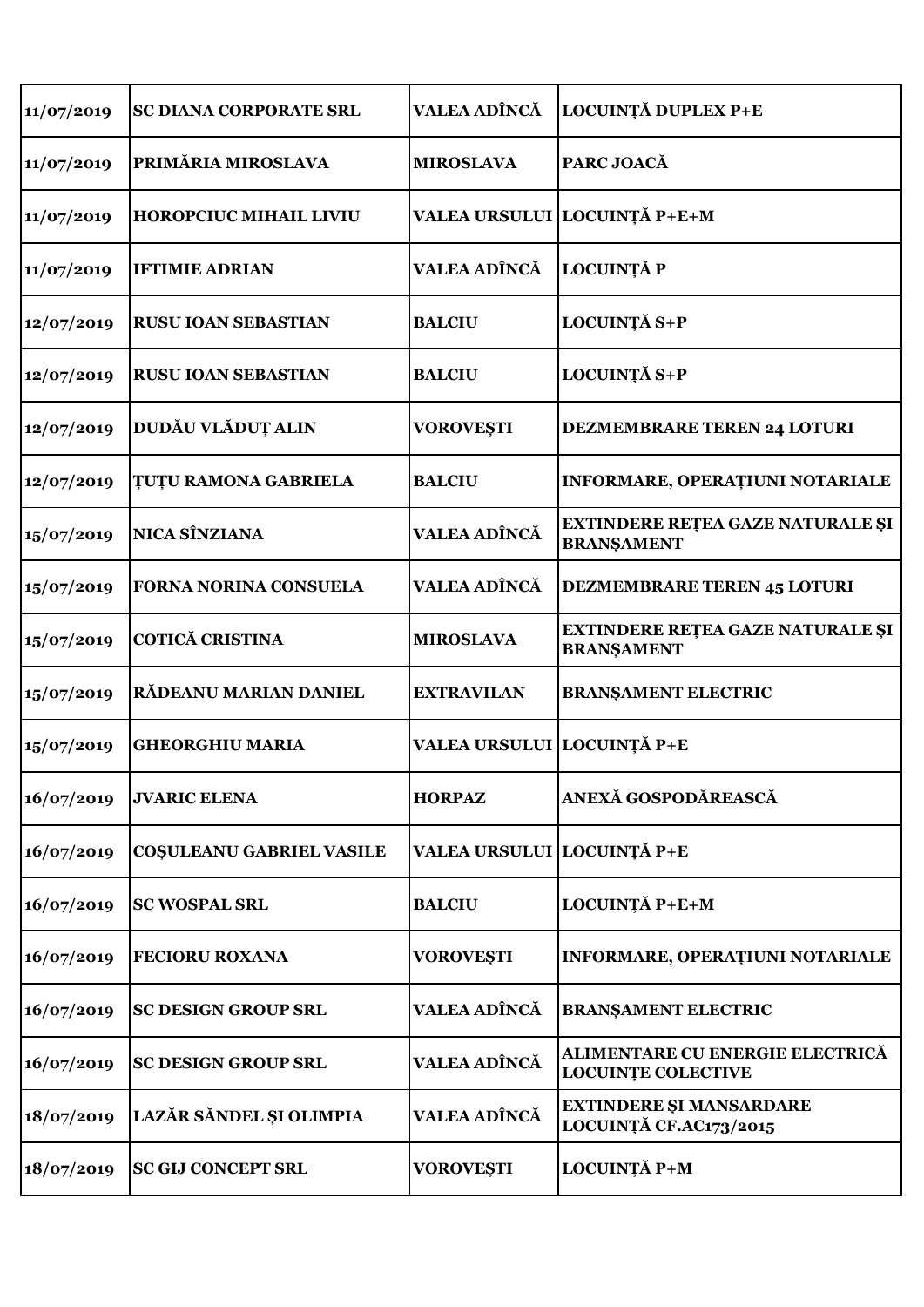| 19/07/2019 | <b>CHIRIAC FLORIN ȘI LUCREȚIA</b>                   | <b>VOROVEȘTI</b>          | LOCUINȚĂ D+P+M, DEMOLARE C1ȘI C2        |
|------------|-----------------------------------------------------|---------------------------|-----------------------------------------|
| 19/07/2019 | <b>SC IOAN GRUP SRL</b>                             | <b>HORPAZ</b>             | <b>ALIPIRE REREN</b>                    |
| 19/07/2019 | ŞALARIU ALEXANDRU                                   | <b>HORPAZ</b>             | <b>DEZMEMBRARE TEREN 4 LOTURI</b>       |
| 23/07/2019 | <b>SC VECTORIALLOGISTIC</b><br><b>CONSTRUCT SRL</b> | VALEA URSULUI LOCUINȚĂ P  |                                         |
| 23/07/2019 | <b>SC VECTORIALLOGISTIC</b><br><b>CONSTRUCT SRL</b> | VALEA URSULUI  LOCUINȚĂ P |                                         |
| 23/07/2019 | <b>SC VECTORIALLOGISTIC</b><br><b>CONSTRUCT SRL</b> | VALEA URSULUI  LOCUINȚĂ P |                                         |
| 23/07/2019 | <b>SC VECTORIALLOGISTIC</b><br><b>CONSTRUCT SRL</b> | VALEA URSULUI  LOCUINȚĂ P |                                         |
| 23/07/2019 | <b>SC VECTORIALLOGISTIC</b><br><b>CONSTRUCT SRL</b> | VALEA URSULUI LOCUINȚĂ P  |                                         |
| 23/07/2019 | <b>SC VECTORIALLOGISTIC</b><br><b>CONSTRUCT SRL</b> | VALEA URSULUI LOCUINȚĂ P  |                                         |
| 23/07/2019 | <b>SC VECTORIALLOGISTIC</b><br><b>CONSTRUCT SRL</b> | VALEA URSULUI LOCUINȚĂ P  |                                         |
| 23/07/2019 | <b>SC VECTORIALLOGISTIC</b><br><b>CONSTRUCT SRL</b> | VALEA URSULUI LOCUINȚĂ P  |                                         |
| 23/07/2019 | <b>SC VECTORIALLOGISTIC</b><br><b>CONSTRUCT SRL</b> | VALEA URSULUI  LOCUINȚĂ P |                                         |
| 23/07/2019 | <b>SC VECTORIALLOGISTIC</b><br><b>CONSTRUCT SRL</b> | VALEA URSULUI  LOCUINȚĂ P |                                         |
| 23/07/2019 | <b>SC ROCA HOME CONCEPT SRL</b>                     | VALEA ADÎNCĂ              | TREI LOCUINȚE COLECTIVE P+2E+M          |
| 23/07/2019 | <b>SC VECTORIALLOGISTIC</b><br><b>CONSTRUCT SRL</b> | VALEA URSULUI LOCUINȚĂ P  |                                         |
| 23/07/2019 | <b>SC ALGINA ELECTRIC</b>                           | VALEA ADÎNCĂ              | LOCUINȚĂ D+P                            |
| 23/07/2019 | <b>ŞINDILĂ ERNST PETER</b>                          |                           | VALEA URSULUI  BRANȘAMENT GAZE NATURALE |
| 23/07/2019 | PĂDURARU MIHAI                                      | <b>BALCIU</b>             | <b>BRANŞAMENT GAZE NATURALE</b>         |
| 23/07/2019 | <b>ȚUCĂ NICOLAE</b>                                 | <b>CORNEŞTI</b>           | <b>BRANŞAMENT GAZE NATURALE</b>         |
| 23/07/2019 | <b>COTOMAN ANGELICA</b>                             | <b>HORPAZ</b>             | <b>DEZMEMBRARE TEREN 5 LOTURI</b>       |
| 23/07/2019 | VICOL PAUL ȘI EUGENIA                               | <b>HORPAZ</b>             | <b>DEZMEMBRARE TEREN 6 LOTURI</b>       |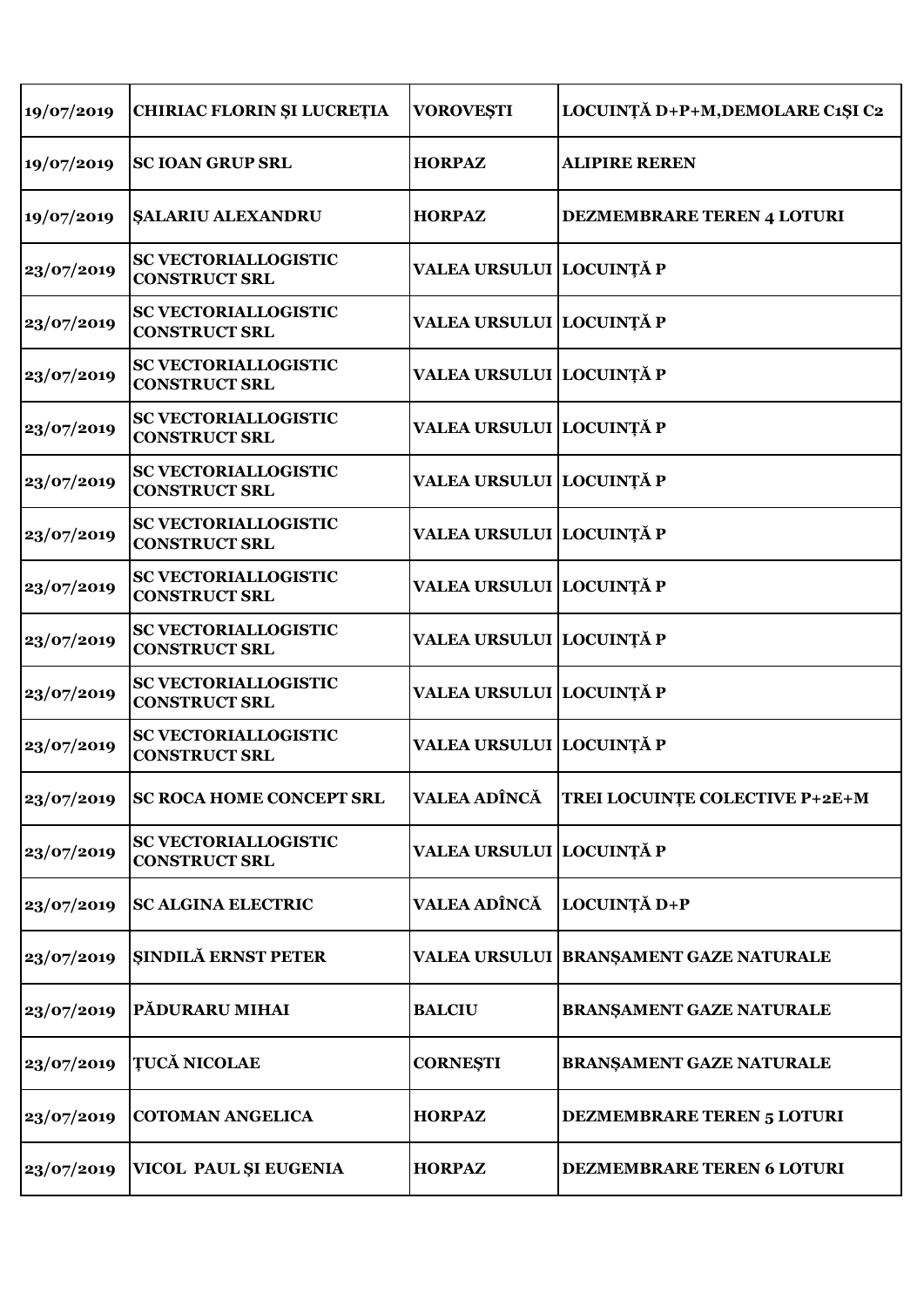| 23/07/2019 | <b>VIZU IONEL</b>                                 | <b>HORPAZ</b>                      | <b>DEZMEMBRARE TEREN 4 LOTURI</b>                     |
|------------|---------------------------------------------------|------------------------------------|-------------------------------------------------------|
| 23/07/2019 | CIOBĂNAȘU CORNELIU                                | <b>CIURBEȘTI</b>                   | <b>DEZMEMBRARE TEREN 11 LOTURI</b>                    |
| 23/07/2019 | RĂUȚĂ GABRIEL ȘI CRISTINA                         | VALEA ADÎNCĂ                       | <b>DEZMEMBRARE TEREN</b>                              |
| 23/07/2019 | <b>BOTEZATU IOANA</b>                             | <b>VALEA ADÎNCĂ</b>                | <b>DEZMEMBRARE TEREN</b>                              |
| 23/07/2019 | <b>RUSU NICOLAE</b>                               | <b>VOROVEȘTI</b>                   | <b>ALIPIRE TEREN</b>                                  |
| 23/07/2019 | <b>DUMITRACHE COSTACHE</b>                        | <b>VALEA URSULUI ALIPIRE TEREN</b> |                                                       |
| 23/07/2019 | ANUȘCĂ SORIN                                      | <b>HORPAZ</b>                      | <b>ALIPIRE TEREN</b>                                  |
| 24/07/2019 | CUSUTURĂ CORNELIU ȘI<br><b>DANIELA</b>            | <b>MIROSLAVA</b>                   | <b>DOUĂ LOCUINȚE P+E</b>                              |
| 24/07/2019 | ŞUFĂRU ELENA ȘI LIVIU<br><b>EDUARD CONSTANTIN</b> | <b>MIROSLAVA</b>                   | LOCUINȚĂ P+E                                          |
| 24/07/2019 | ŞUFĂRU ELENA ȘI LIVIU<br><b>EDUARD CONSTANTIN</b> | <b>MIROSLAVA</b>                   | LOCUINȚĂ P+E                                          |
| 24/07/2019 | <b>STATI ALEXANDRU</b>                            | <b>VALEA ADÎNCĂ</b>                | <b>INTRARE ÎN LEGALITATE C1, C2, C3, C4</b>           |
| 24/07/2019 | <b>SC CONSTRUCTION BUILDINGS</b><br><b>SRL</b>    | <b>URICANI</b>                     | <b>DEZMEMBRARE TEREN 17 LOTURI</b>                    |
| 24/07/2019 | <b>SC AMBRA SIGN SRL</b>                          | <b>BRĂTULENI</b>                   | HALĂ PRODUCȚIE ȘI BIROURI P+E                         |
| 24/07/2019 | <b>ALEXA ILIE</b>                                 | <b>CORNESTI</b>                    | LOCUINȚĂ P+M                                          |
| 25/07/2019 | <b>DURA IOAN</b>                                  | <b>CIURBEȘTI</b>                   | <b>ALIPIRE TEREN</b>                                  |
| 25/07/2019 | POROȘNICU CORNEL                                  | <b>BRĂTULENI</b>                   | HALĂ PRODUCȚIE ȘI BIROURI P+E                         |
| 25/07/2019 | <b>MAZARACHE ELENA</b>                            | VALEA URSULUI  ALIPIRE TEREN       |                                                       |
| 25/07/2019 | <b>GUGULICĂ COSTICĂ</b>                           | <b>CORNEŞTI</b>                    | <b>BRANŞAMENT GAZE NATURALE</b>                       |
| 25/07/2019 | <b>RUSU IOAN SEBASTIAN</b>                        | <b>BALCIU</b>                      | EXTINDERE REȚEA GAZE NATURALE ȘI<br><b>BRANŞAMENT</b> |
| 25/07/2019 | <b>COVĂȘNEANU CIPRIAN</b>                         | <b>CIURBEȘTI</b>                   | DEZMEMBRARE TEREN 3 LOTURI                            |
|            |                                                   |                                    |                                                       |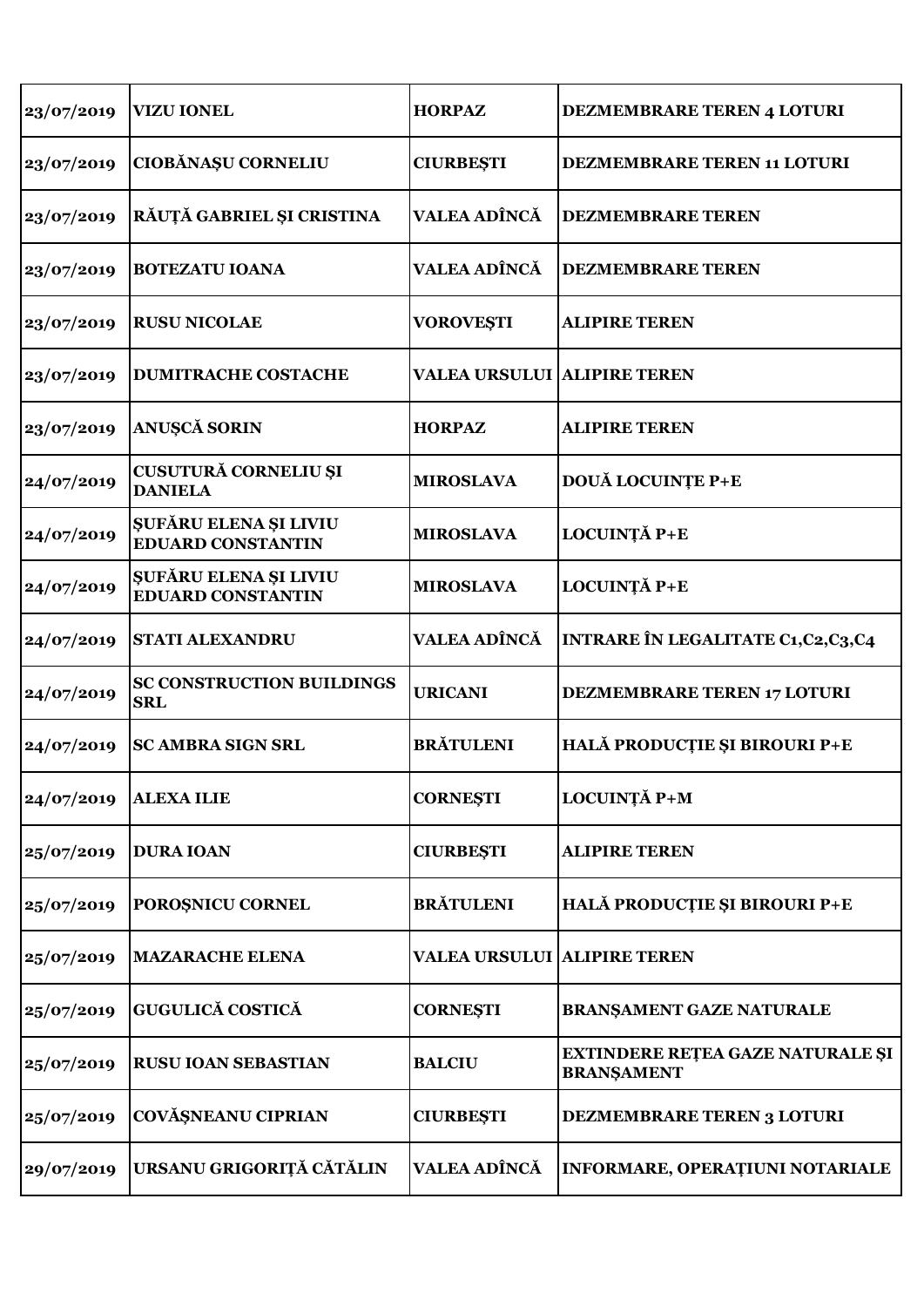| 29/07/2019 | URSANU GRIGORIȚĂ CĂTĂLIN  | VALEA ADÎNCĂ        | <b>INFORMARE, OPERAȚIUNI NOTARIALE</b>            |
|------------|---------------------------|---------------------|---------------------------------------------------|
| 29/07/2019 | <b>SC CAO CONS SRL</b>    | <b>MIROSLAVA</b>    | <b>INFORMARE, OPERATIUNI NOTARIALE</b>            |
| 29/07/2019 | <b>SC CAO CONS SRL</b>    | <b>MIROSLAVA</b>    | <b>INFORMARE, OPERAȚIUNI NOTARIALE</b>            |
| 29/07/2019 | <b>SC CAO CONS SRL</b>    | <b>MIROSLAVA</b>    | <b>INFORMARE, OPERATIUNI NOTARIALE</b>            |
| 29/07/2019 | <b>PUȘCAȘU CĂTĂLIN</b>    | <b>MIROSLAVA</b>    | <b>INFORMARE, OPERAȚIUNI NOTARIALE</b>            |
| 29/07/2019 | <b>IACOB LIVIU</b>        | <b>MIROSLAVA</b>    | <b>INFORMARE, OPERAȚIUNI NOTARIALE</b>            |
| 29/07/2019 | <b>HOROBET MIHAELA</b>    | <b>VOROVEȘTI</b>    | <b>INFORMARE, OPERATIUNI NOTARIALE</b>            |
| 29/07/2019 | <b>HOROBET MIHAELA</b>    | <b>EXTRAVILAN</b>   | <b>INFORMARE, OPERATIUNI NOTARIALE</b>            |
| 29/07/2019 | <b>MANEA LILIANA</b>      | <b>CIURBEȘTI</b>    | <b>FOISOR</b>                                     |
| 29/07/2019 | TUDOSĂ VICTOR             | <b>BRĂTULENI</b>    | SCHIMBARE DESTINAȚIE DIN ANEXĂ<br>ÎN LOCUINȚĂ P   |
| 29/07/2019 | <b>STOROZ DOINA</b>       | <b>EXTRAVILAN</b>   | <b>ÎMPREJMUIRE TEREN</b>                          |
| 29/07/2019 | <b>BUNGEAC IONEL</b>      | <b>CORNESTI</b>     | <b>LOCUINȚĂ P</b>                                 |
| 29/07/2019 | <b>AVASILCĂI DANIEL</b>   | <b>BALCIU</b>       | <b>INFORMARE, OPERAȚIUNI NOTARIALE</b>            |
| 29/07/2019 | <b>DASCĂLU SIMONA</b>     | <b>MIROSLAVA</b>    | INFORMARE, OPERAȚIUNI NOTARIALE                   |
| 29/07/2019 | <b>DRUMARIU ADRIAN</b>    | <b>VALEA ADÎNCĂ</b> | <b>INFORMARE, OPERATIUNI NOTARIALE</b>            |
| 29/07/2019 | <b>SC ALGINA ELECTRIC</b> | <b>EXTRAVILAN</b>   | <b>ÎMPREJMUIRE TEREN</b>                          |
| 29/07/2019 | <b>CIUBOTARIU ADRIAN</b>  | <b>CIURBEȘTI</b>    | BRANŞAMENT GAZE NATURALE                          |
| 29/07/2019 | <b>ROTARU OANA</b>        | <b>MIROSLAVA</b>    | <b>BRANŞAMENT GAZE NATURALE</b>                   |
| 29/07/2019 | <b>ZEBRENIUC RADU</b>     | <b>MIROSLAVA</b>    | <b>BRANŞAMENT GAZE NATURALE</b>                   |
| 29/07/2019 | <b>DANCĂ MIHAI</b>        | <b>VALEA ADÎNCĂ</b> | INFORMARE, OPERAȚIUNI NOTARIALE                   |
| 30/07/2019 | <b>VITCU LAURENTA</b>     | <b>MIROSLAVA</b>    | EXTINDERE REȚEA ELECTRICĂ ȘI<br><b>BRANŞAMENT</b> |